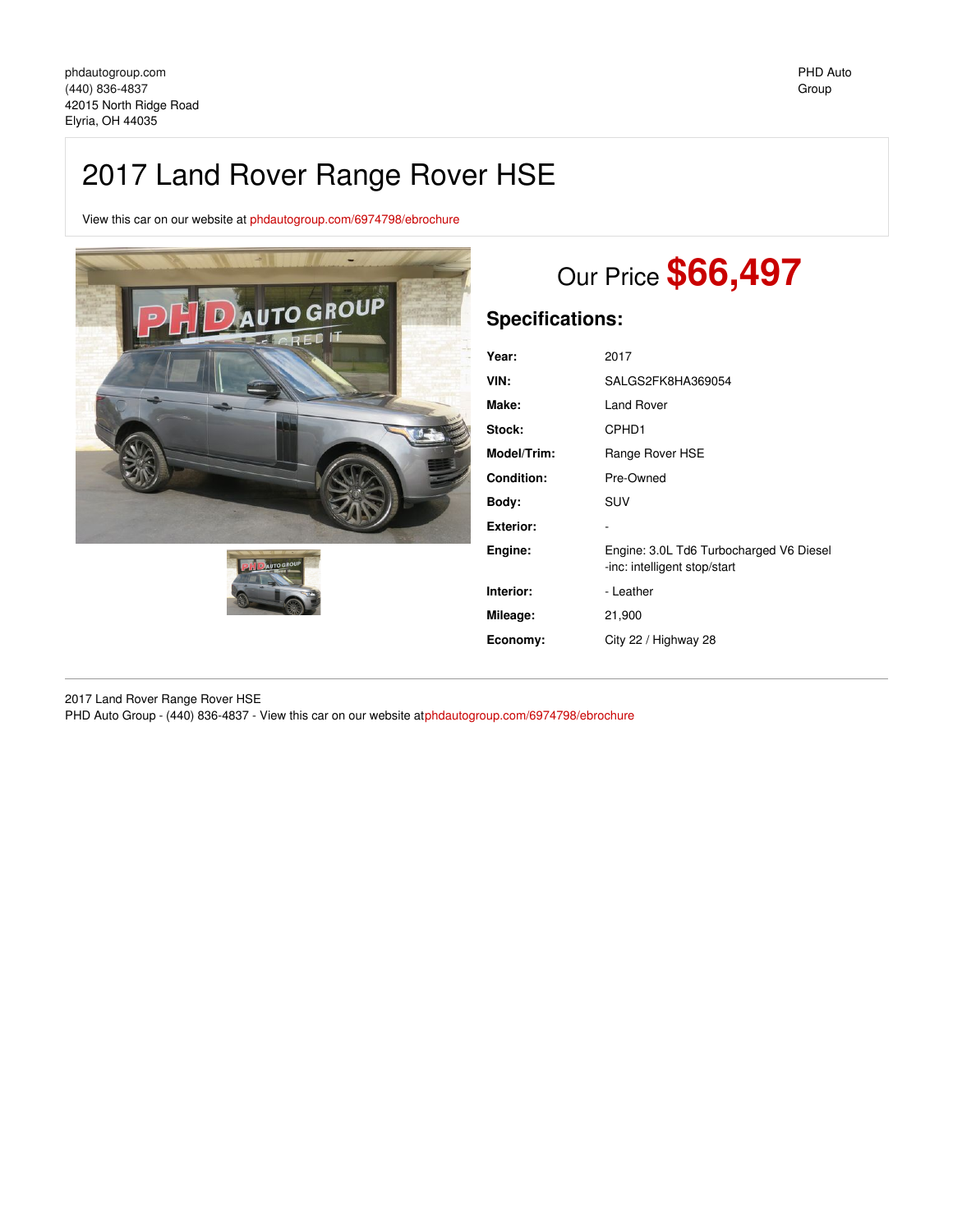

#### 2017 Land Rover Range Rover HSE

PHD Auto Group - (440) 836-4837 - View this car on our website at[phdautogroup.com/6974798/ebrochure](https://phdautogroup.com/vehicle/6974798/2017-land-rover-range-rover-hse-elyria-oh-44035/6974798/ebrochure)

## **Installed Options**

#### **Interior**

- 2 Seatback Storage Pockets- 4 12V DC Power Outlets
- 40-20-40 Folding Split-Bench Front Facing Heated Manual Reclining Tumble Forward Rear Seat
- Air Filtration- Cargo Area Concealed Storage- Cargo Space Lights
- Carpet Floor Trim and Carpet Trunk Lid/Rear Cargo Door Trim Compass
- Cruise Control w/Steering Wheel Controls- Day-Night Auto-Dimming Rearview Mirror
- Delayed Accessory Power- Digital/Analog Display
- Driver And Front Passenger Armrests Front Center Armrest w/Storage and Rear Center Armrest w/Pass-Thru w/Storage
- Driver And Passenger Visor Vanity Mirrors w/Driver And Passenger Illumination, Driver And Passenger Auxiliary Mirror
- Driver Foot Rest- Driver Seat- Engine Immobilizer
- FOB Controls -inc: Cargo Access, Windows, Sunroof/Convertible Roof and Air Suspension
- Fade-To-Off Interior Lighting- Folding Cargo Cover- Front And Rear Map Lights
- Front Cupholder- Heated Leather/Metal-Look Steering Wheel w/Auto Tilt-Away
- HomeLink Garage Door Transmitter- Illuminated Locking Glove Box
- InControl Secure Tracker System
- Instrument Panel Covered Bin, Driver / Passenger And Rear Door Bins
- Integrated Navigation System w/Voice Activation- Interior Lock Disable
- Interior Trim -inc: Genuine Wood Instrument Panel Insert, Genuine Wood Door Panel Insert, Genuine Wood/Metal-Look Console Insert, Aluminum/Metal-Look Interior Accents and Leather Upholstered Dashboard
- Leather Door Trim Insert
- Manual Anti-Whiplash w/Tilt Front Head Restraints and Manual w/Tilt Rear Head Restraints
- Memory Settings -inc: Door Mirrors and Steering Wheel- Metal-Look Gear Shifter Material
- Outside Temp Gauge- Passenger Seat- Perimeter Alarm
- Power 1st Row Windows w/Driver And Passenger 1-Touch Down
- Power Door Locks w/Autolock Feature- Power Fuel Flap Locking Type
- Power Rear Windows and Fixed 3rd Row Windows

- Power Tilt/Telescoping Steering Column- Proximity Key For Doors And Push Button Start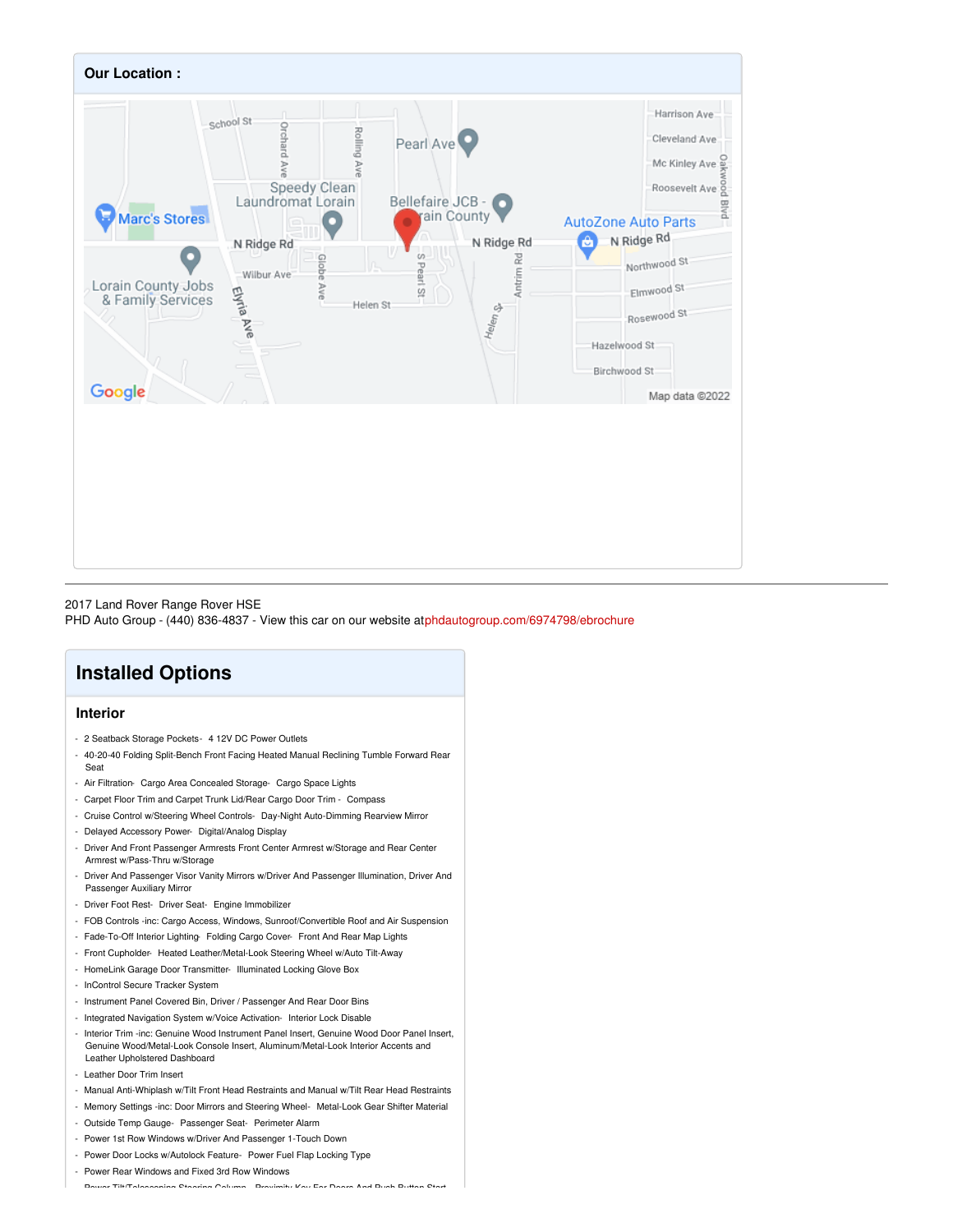- Power Tilt/Telescoping Steering Column- Proximity Key For Doors And Push Button Start
- Rear Cupholder- Rear HVAC w/Separate Controls- Redundant Digital Speedometer
- Remote Keyless Entry w/Integrated Key Transmitter, 4 Door Curb/Courtesy, Illuminated Entry and Panic Button
- Remote Releases -Inc: Proximity Cargo Access and Keyfob Rear Window
- Seats w/Leatherette Back Material- Smart Device Remote Engine Start- Systems Monitor - Trip Computer- Trunk/Hatch Auto-Latch- Valet Function
- Full Carpet Floor Covering -inc: Carpet Front And Rear Floor Mats Full Cloth Headliner
- Full Floor Console w/Covered Storage, Mini Overhead Console w/Storage and 4 12V DC Power Outlets
- Full Oxford Perforated Leather Seat Trim
- Gauges -inc: Speedometer, Odometer, Engine Coolant Temp, Tachometer, Altimeter, Oil Level, Trip Odometer and Trip Computer
- HVAC -inc: Underseat Ducts, Residual Heat Recirculation, Headliner/Pillar Ducts and Console Ducts
- Heated Front Bucket Seats -inc: 14-way driver and passenger seat, electric lumbar, driver's seat memory and front climate seats (cooled) w/adjustable bolsters
- Voice Activated Dual Zone Front Automatic Air Conditioning w/Steering Wheel Controls - Voice Recorder

#### **Exterior**

- Perimeter/Approach Lights- Power Liftgate/Tailgate Rear Cargo Access- Rear Fog Lamps
- Silver Grille- Speed Sensitive Rain Detecting Variable Intermittent Wipers w/Heated Jets
- Steel Spare Wheel- Tailgate/Rear Door Lock Included w/Power Door Locks
- Tires: P255/50WR20 AS BSW- Wheels: 20" 5 Split Spoke Alloy Style 502
- Metal-Look Bodyside Insert and Body-Colored Bodyside Cladding- Laminated Glass - LED Brakelights
- 
- Fully Automatic Projector Beam High Intensity Low/High Beam Daytime Running Auto-Leveling Headlamps w/Washer and Delay-Off
- Front Windshield -inc: Electrically Heated Glass and Sun Visor Strip
- Fixed Rear Window w/Variable Intermittent Wiper and Defroster
- Express Open/Close Sliding And Tilting Glass 1st And 2nd Row Sunroof w/Power Sunshade
- Door Auto-Latch- Deep Tinted Glass- Compact Spare Tire Mounted Inside Under Cargo
- Clearcoat Paint- Body-Colored Rear Step Bumper w/1 Tow Hook
- Body-Colored Power w/Tilt Down Heated Auto Dimming Side Mirrors w/Power Folding and **Turn Signal Indicator**
- Body-Colored Front Bumper w/1 Tow Hook- Body-Colored Door Handles
- Black Side Windows Trim and Black Front Windshield Trim Aluminum Panels

#### **Safety**

- 2 Seatback Storage Pockets- 4 12V DC Power Outlets
- 40-20-40 Folding Split-Bench Front Facing Heated Manual Reclining Tumble Forward Rear Seat
- Air Filtration- Cargo Area Concealed Storage- Cargo Space Lights
- Carpet Floor Trim and Carpet Trunk Lid/Rear Cargo Door Trim Compass
- Cruise Control w/Steering Wheel Controls- Day-Night Auto-Dimming Rearview Mirror
- Delayed Accessory Power- Digital/Analog Display
- Driver And Front Passenger Armrests Front Center Armrest w/Storage and Rear Center Armrest w/Pass-Thru w/Storage
- Driver And Passenger Visor Vanity Mirrors w/Driver And Passenger Illumination, Driver And Passenger Auxiliary Mirror
- Driver Foot Rest- Driver Seat- Engine Immobilizer
- FOB Controls -inc: Cargo Access, Windows, Sunroof/Convertible Roof and Air Suspension
- Fade-To-Off Interior Lighting- Folding Cargo Cover- Front And Rear Map Lights
- Front Cupholder- Heated Leather/Metal-Look Steering Wheel w/Auto Tilt-Away
- HomeLink Garage Door Transmitter- Illuminated Locking Glove Box
- InControl Secure Tracker System
- Instrument Panel Covered Bin, Driver / Passenger And Rear Door Bins
- Integrated Navigation System w/Voice Activation- Interior Lock Disable
- Interior Trim -inc: Genuine Wood Instrument Panel Insert, Genuine Wood Door Panel Insert, Genuine Wood/Metal-Look Console Insert, Aluminum/Metal-Look Interior Accents and Leather Upholstered Dashboard
- Leather Door Trim Insert
- Manual Anti-Whiplash w/Tilt Front Head Restraints and Manual w/Tilt Rear Head Restraints
- Memory Settings -inc: Door Mirrors and Steering Wheel- Metal-Look Gear Shifter Material
- Outside Temp Gauge- Passenger Seat- Perimeter Alarm
- Power 1st Row Windows w/Driver And Passenger 1-Touch Down
- Power Door Locks w/Autolock Feature- Power Fuel Flap Locking Type
- Power Rear Windows and Fixed 3rd Row Windows
- Power Tilt/Telescoping Steering Column- Proximity Key For Doors And Push Button Start
- Rear Cupholder- Rear HVAC w/Separate Controls- Redundant Digital Speedometer
- Remote Keyless Entry w/Integrated Key Transmitter, 4 Door Curb/Courtesy, Illuminated Entry and Panic Button